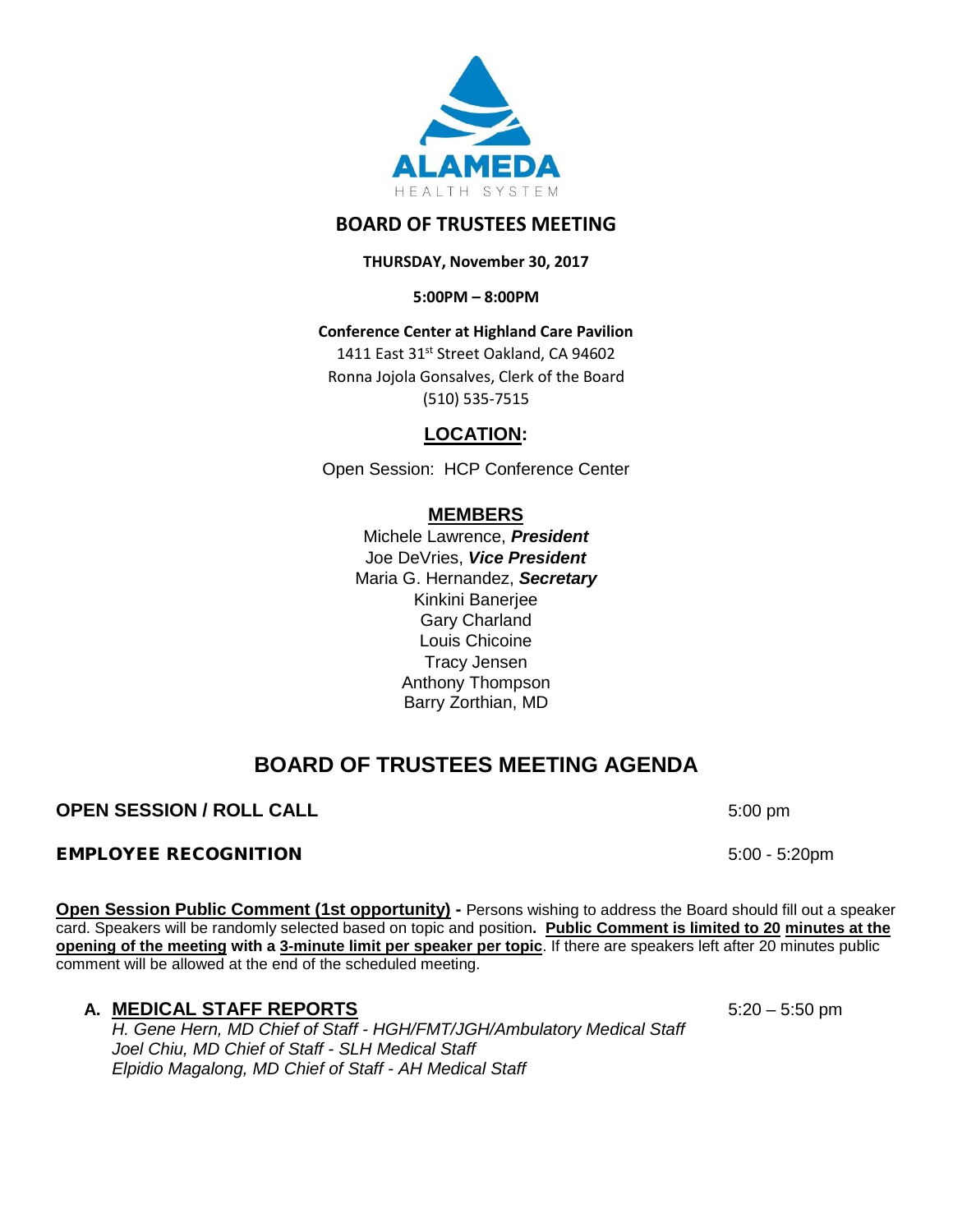**Alameda Health System**  Board of Trustees Meeting – Agenda November 30, 2017 Page 2 of 4

## **B. BOARD PRESIDENT REPORT 5:50 – 6:00 pm**

*Michele Lawrence, President*

## **C. CEO REPORT** 6:00 – 6:20 pm

*Delvecchio Finley, Chief Executive Officer*

## **D. ACTION: CONSENT AGENDA** 6:20 pm

## 1. **Approval of the Minutes of the October 26-27, 2017 Board of Trustees Meetings.**

#### 2. **Approval of the policies from the November QPSC meeting.**

*The Quality and Professional Services Committee recommends approval of the following policies:*

#### **Alameda Health System Policies**

- Do Not Use List Abbreviations
- Medication: Formulary Development, Management and Maintenance
- **Medications/Solutions: Labeling Standards**
- **Professional Liability Coverage**

#### **Clinical**

- Standardized Procedure: Initiation and Titration of Medications for Type 2 Diabetes (Metformin, Glipizide, Liraglutide, Insulin Glargine, Detemir Insulin)
- 3. **Approval of AHS Medical Staff Amended Bylaws and Rules and Regulations.**

*The Quality and Professional Services Committee recommends approval.*

*Recommendation: Motion to Approve*

**END OF CONSENT AGENDA**

#### **E. ACTION: Final Approval of the Board of Trustees** 6:20 -6:30 pm **2018 Meeting Schedule**

**F.** ACTION: Approval of Contract with Vizient, Inc. 6:30 -6:40 pm Renewal agreement with Vizient, Inc. to be the Group Purchasing Organization for Alameda Health System. The term of the proposed agreement is January 1, 2018 through December 31, 2021. The estimated impact of the proposed agreement is \$2,058,842.00. *Luis Fonseca, Chief Operating Officer*

# **G. INFORMATION/DISCUSSION: EHR Project Status Report** 6:40 – 7:40 pm

*Delvecchio Finley, Chief Executive Officer*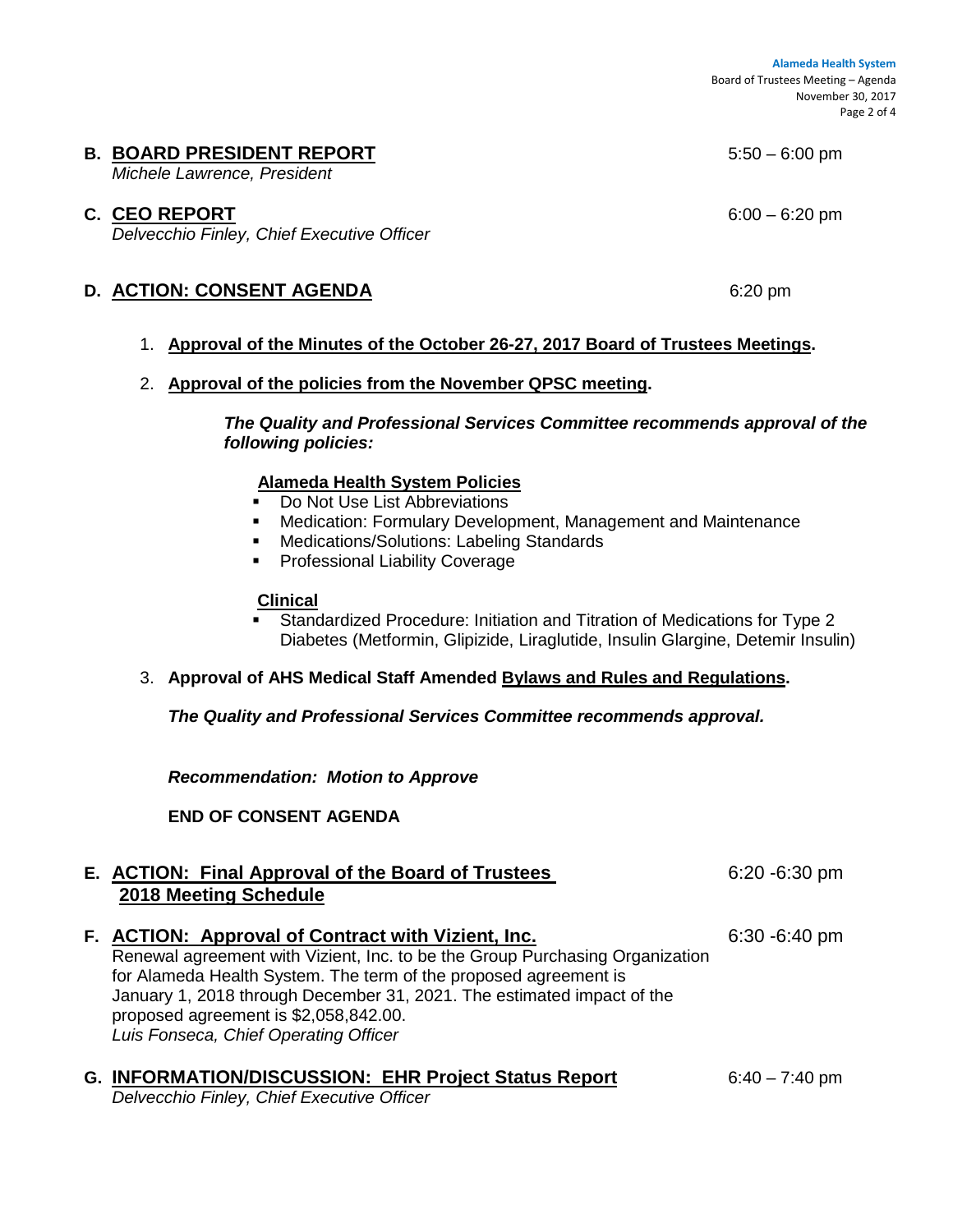**Alameda Health System**  Board of Trustees Meeting – Agenda November 30, 2017 Page 3 of 4

## **H. COMMITTEE REPORTS (Written)**

- **1. Audit and Compliance**  *Kinkini Banerjee, Chair*
- **2. Finance Committee** *Anthony Thompson, Chair*
- **3. Quality Professional Services Committee** *Barry Zorthian M.D., Chair*

## **I. INFORMATION REPORTS (Written)**

- **1. AHS Community Engagement Report** *Terry Lightfoot, Director, Public Affairs and Community Engagement*
- **2. Legislative Affairs/Local Government Strategy**  *Terry Lightfoot, Director, Public Affairs and Community Engagement*
- **3. Events/Activity Calendar**  *Terry Lightfoot, Director, Public Affairs and Community Engagement*

**(Announcement as to Purpose of Closed Session)**

# **CLOSED SESSION** 7:40 pm

**A. Public Employee Performance Evaluation** [Government Code Section 54957(b)] Title: Chief Executive Officer

*(Reconvene to Open Session)* 

# **OPEN SESSION**

**OPEN SESSION PUBLIC COMMENT (2nd opportunity)** - Persons wishing to address the Board should fill out a speaker card. Speakers will be randomly selected based on topic and position**. Public Comment is limited to 3-minutes per speaker per topic.**

**PUBLIC COMMENTS**

**TRUSTEE COMMENTS** 

# **ADJOURNMENT**